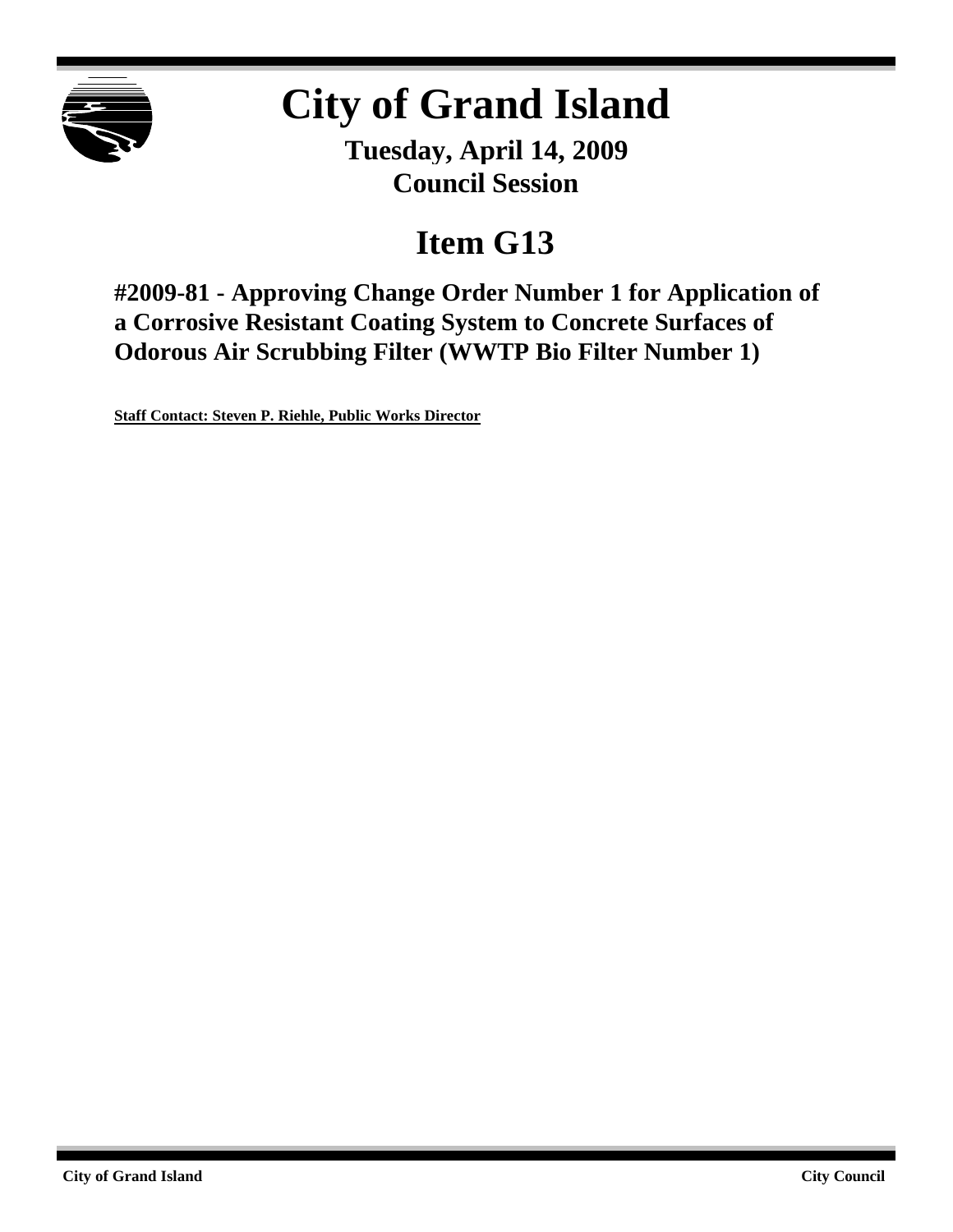# **Council Agenda Memo**

| From:                          | Steven P. Riehle, Public Works Director                                                                                                                                                 |  |
|--------------------------------|-----------------------------------------------------------------------------------------------------------------------------------------------------------------------------------------|--|
| <b>Meeting:</b>                | April 14, 2009                                                                                                                                                                          |  |
| Subject:                       | Approving Change Order Number 1 for Application of a<br><b>Corrosive Resistant Coating System to Concrete Surfaces</b><br>of Odorous Air Scrubbing Filter (WWTP Bio Filter<br>Number 1) |  |
| <b>Item <math>\#</math>'s:</b> | $G-13$                                                                                                                                                                                  |  |
| $Presenter(s):$                | Steven P. Riehle, Public Works Director                                                                                                                                                 |  |

# **Background**

Mongan Painting Co. Inc. of Cherokee, Iowa was awarded a \$41,481.29 contract at the October 28, 2008 council meeting. The contract was for the application of a corrosive resistant coating system to concrete surfaces of odorous air scrubbing filter (WWTP Bio Filter Number 1) at the Wastewater Treatment Plant. The Bio Filter is used to scrub odorous air from portions of the solid handling processes at the plant.

### **Discussion**

The staff at the Wastewater Treatment Plant was able to erect the structural skeleton supports for weather protection. With this work being performed by staff the contract price was able to be reduced by \$1,500.00 for a revised contract price of \$39,981.29.

# **Alternatives**

It appears that the Council has the following alternatives concerning the issue at hand. The Council may:

- 1. Move to approve
- 2. Refer the issue to a Committee
- 3. Postpone the issue to future date
- 4. Take no action on the issue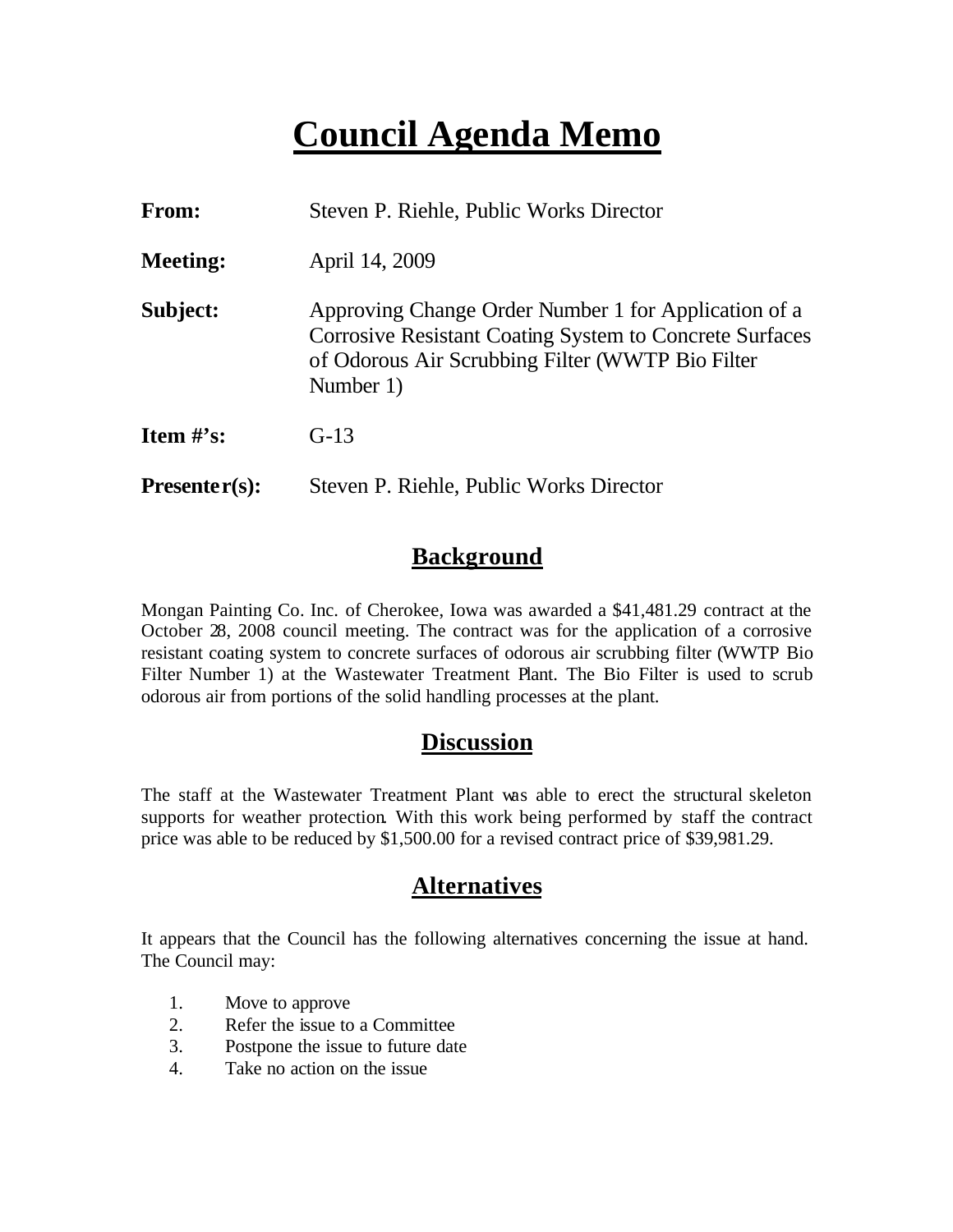## **Recommendation**

City Administration recommends that the Council approve Change Order Number 1 for Application of a Corrosive Resistant Coating System to Concrete Surfaces Of Odorous Air Scrubbing Filter (WWTP Bio Filter Number 1).

### **Sample Motion**

Move to approve Change Order Number 1 for Application of a Corrosive Resistant Coating System to Concrete Surfaces Of Odorous Air Scrubbing Filter (WWTP Bio Filter Number 1).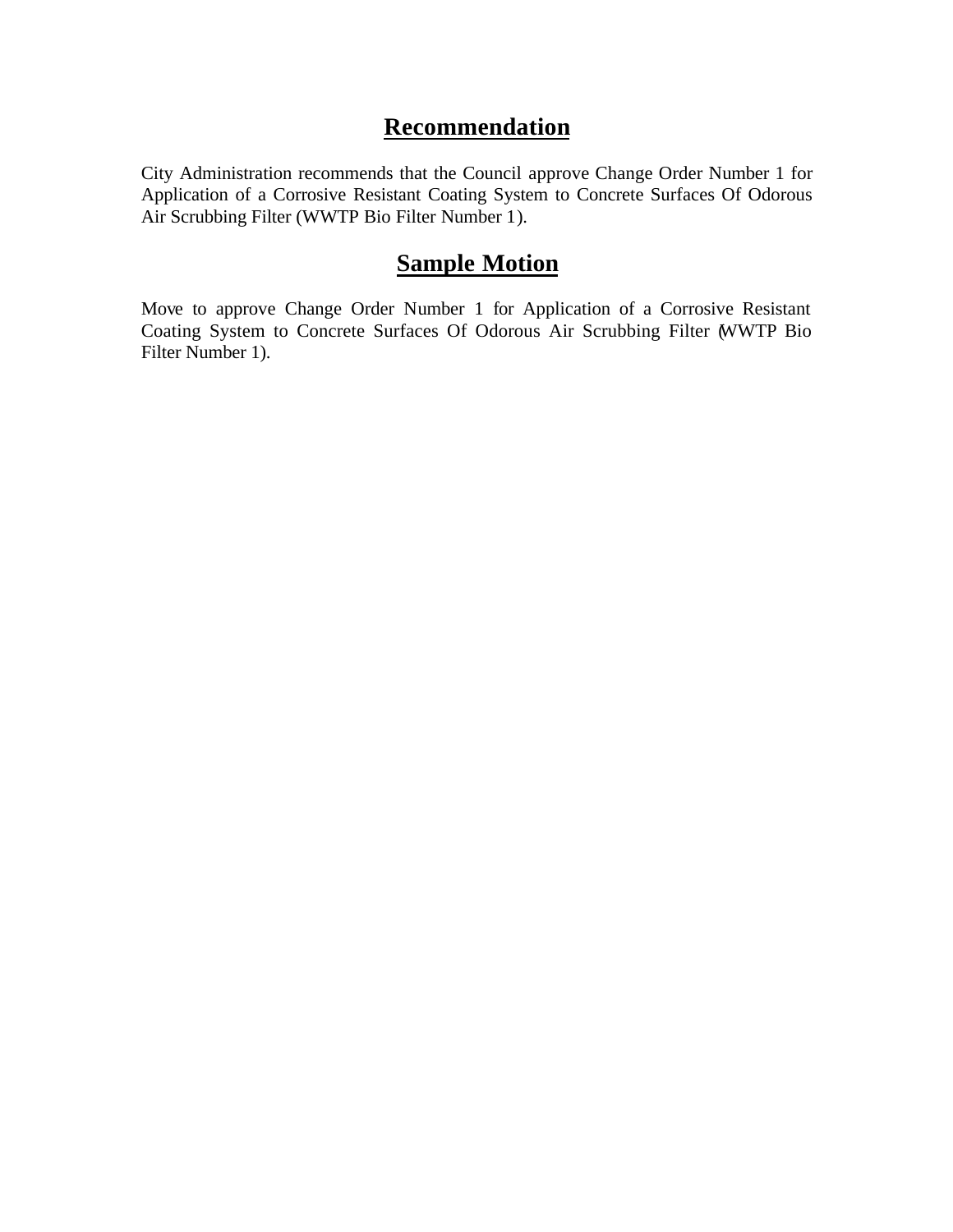# **100 East 1st Street**

### **City of Grand Island CHANGE ORDER NUMBER 1**

**Grand Island, Nebraska 68801 Date of Issuance:** April 14, 2009

**PROJECT**: Application of a Corrosive Resistant Coating System to Concrete Surfaces of Odorous Air Scrubbing Filter (Bio Filter Number 1) at the Wastewater Treatment Plant

**CONTRACTOR:** Mongan Painting Co. Inc., of Cherokee, Iowa

### **CONTRACT DATE:** October 28, 2008

The staff at the Wastewater Treatment Plant was able to erect the structural skeleton supports for weather protection.

The list of quantity's in Change Order Number 1 are:

#### **Description**

| City of Grand to erect the structural skeleton supports for weather protection | \$(1,500.00) |
|--------------------------------------------------------------------------------|--------------|
| <b>TOTAL</b>                                                                   | \$(1,500.00) |

The changes result in the following adjustment to the Contract Amount:

### **Approval Recommended:**

By\_\_\_\_\_\_\_\_\_\_\_\_\_\_\_\_\_\_\_\_\_\_\_\_\_\_\_\_\_\_\_\_\_\_\_\_\_\_\_

Steven P. Riehle, Public Works Director

Date and the contract of the contract of the contract of the contract of the contract of the contract of the contract of the contract of the contract of the contract of the contract of the contract of the contract of the c

Contractor **Margaret Hornady, Mayor** Margaret Hornady, Mayor

By Attest:

### **The Above Change Order Accepted: Approved for the City of Grand Island:**

Mongan Painting Co. Inc. Co. Co. Co. Communication By Co. Communication By Communication By Communication Co.

RaNae Edwards, City Clerk

Date Date**\_\_\_\_\_\_\_\_\_\_\_\_\_\_\_\_\_\_\_\_\_\_\_\_\_\_\_\_\_\_\_**